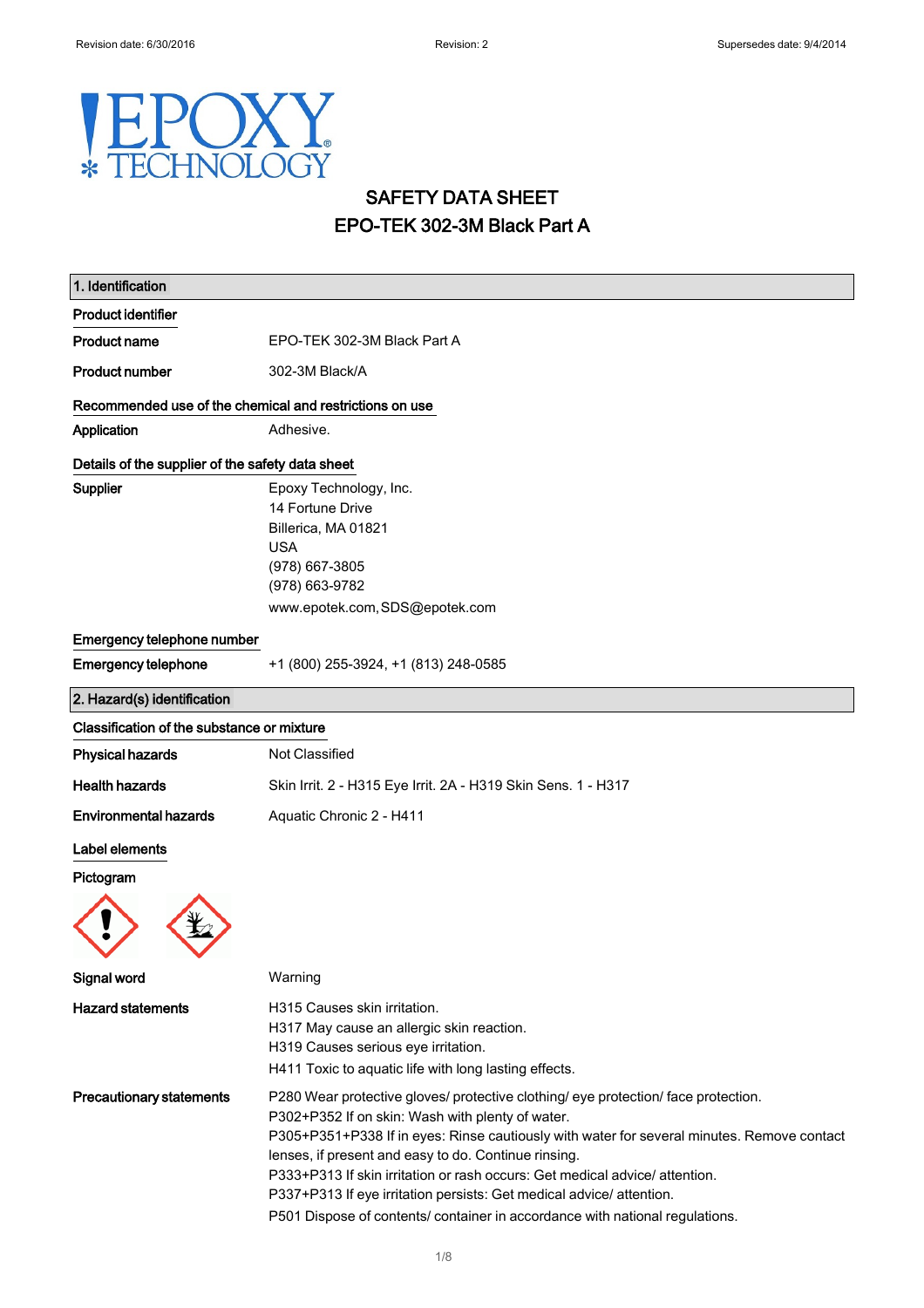Contains Epoxy Phenol Novolac

#### Other hazards

Contains epoxy constituents. May produce an allergic reaction.

### Hazards not otherwise classified (HNOC)

3. Composition/information on ingredients

#### Mixtures

| <b>Epoxy Phenol Novolac</b> | 60-100% |
|-----------------------------|---------|
| CAS number: 9003-36-5       |         |
| Classification              |         |
| Skin Irrit. 2 - H315        |         |
| Eye Irrit. 2 - H319         |         |
| Skin Sens. 1 - H317         |         |
| Aquatic Chronic 2 - H411    |         |

The Full Text for all Hazard Statements are Displayed in Section 16.

# Description of first aid measures Inhalation Move affected person to fresh air at once. Rinse nose and mouth with water. Get medical attention if any discomfort continues. Ingestion **Never give anything by mouth to an unconscious person**. Do not induce vomiting. Rinse mouth thoroughly with water. Get medical attention if any discomfort continues. Skin Contact **Remove affected person from source of contamination**. Remove contaminated clothing. Wash skin thoroughly with soap and water. Get medical attention if any discomfort continues. Eye contact Remove affected person from source of contamination. Remove any contact lenses and open eyelids wide apart. Continue to rinse for at least 15 minutes and get medical attention. Most important symptoms and effects, both acute and delayed Inhalation Inhalation of dust during cutting, grinding or sanding operations involving this product may cause irritation of the respiratory tract. Gas or vapor in high concentrations may irritate the respiratory system. Ingestion May cause discomfort if swallowed. Skin contact Skin irritation. Allergic rash. Eye contact Causes serious eye irritation. Indication of immediate medical attention and special treatment needed Notes for the doctor Treat symptomatically. Extinguishing media 5. Fire-fighting measures 4. First-aid measures

Suitable extinguishing media Extinguish with the following media: Dry chemicals. Foam. Water spray.

### Special hazards arising from the substance or mixture

Hazardous combustion products Thermal decomposition or combustion may liberate carbon oxides and other toxic gases or vapors.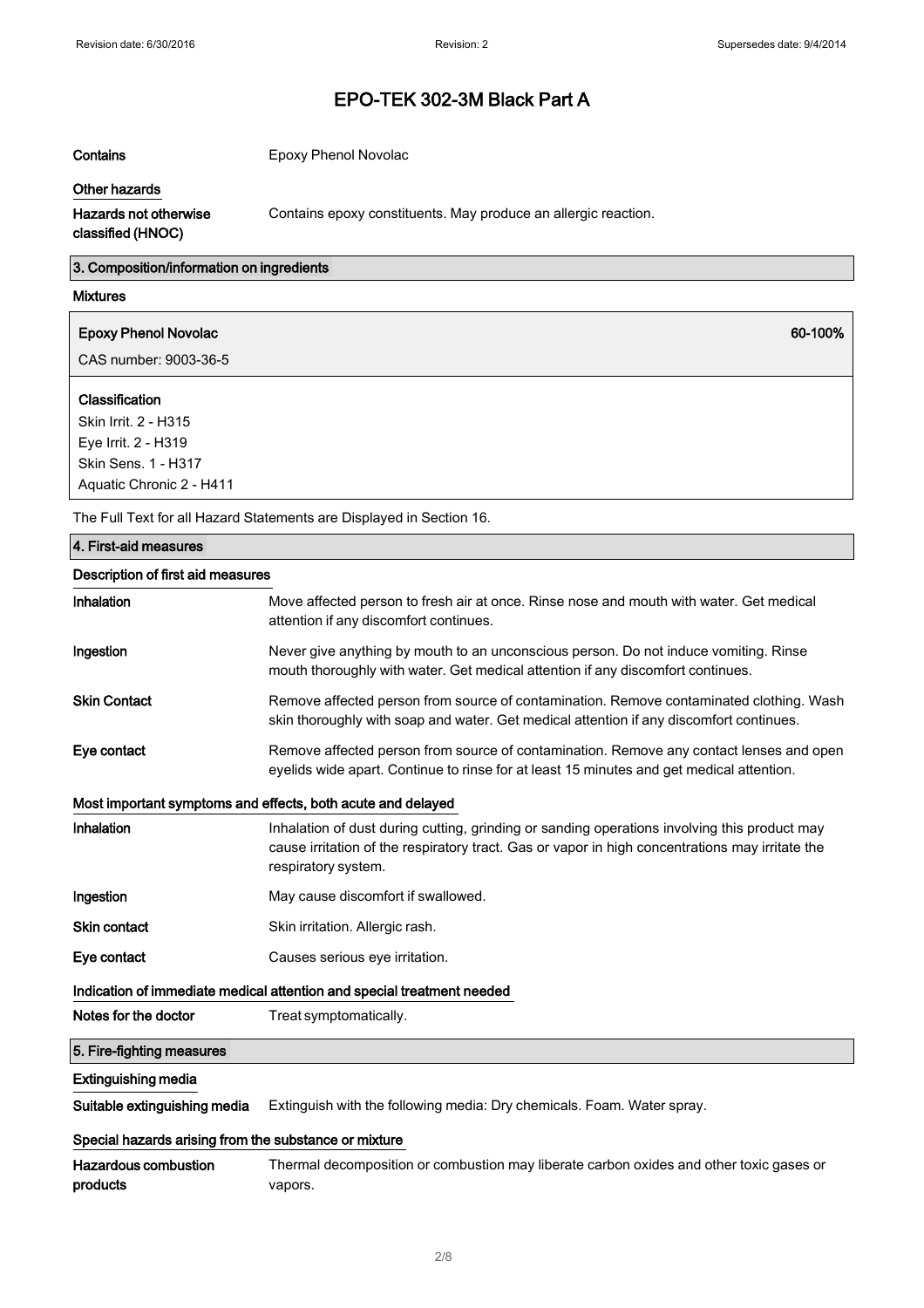| <b>Advice for firefighters</b><br>Protective actions during<br>firefighting | Avoid breathing fire gases or vapors.                                                                                                                                                                                             |
|-----------------------------------------------------------------------------|-----------------------------------------------------------------------------------------------------------------------------------------------------------------------------------------------------------------------------------|
| Special protective equipment<br>for firefighters                            | Wear positive-pressure self-contained breathing apparatus (SCBA) and appropriate protective<br>clothing.                                                                                                                          |
| 6. Accidental release measures                                              |                                                                                                                                                                                                                                   |
|                                                                             | Personal precautions, protective equipment and emergency procedures                                                                                                                                                               |
| <b>Personal precautions</b>                                                 | Wear protective clothing as described in Section 8 of this safety data sheet.                                                                                                                                                     |
| <b>Environmental precautions</b>                                            |                                                                                                                                                                                                                                   |
| <b>Environmental precautions</b>                                            | Do not discharge into drains or watercourses or onto the ground. Avoid release to the<br>environment.                                                                                                                             |
| Methods and material for containment and cleaning up                        |                                                                                                                                                                                                                                   |
| Methods for cleaning up                                                     | Stop leak if possible without risk. Absorb in vermiculite, dry sand or earth and place into<br>containers. Flush contaminated area with plenty of water. Avoid the spillage or runoff entering<br>drains, sewers or watercourses. |
| Reference to other sections                                                 | For personal protection, see Section 8.                                                                                                                                                                                           |
| 7. Handling and storage                                                     |                                                                                                                                                                                                                                   |
| Precautions for safe handling                                               |                                                                                                                                                                                                                                   |
| Usage precautions                                                           | Avoid spilling. Avoid contact with skin and eyes. Keep away from heat, sparks and open<br>flame. Do not eat, drink or smoke when using the product. Avoid inhalation of vapors. Provide<br>adequate ventilation.                  |
| Conditions for safe storage, including any incompatibilities                |                                                                                                                                                                                                                                   |
| <b>Storage precautions</b>                                                  | Store at room temperature. Keep container tightly sealed when not in use.                                                                                                                                                         |
| Storage class                                                               | Chemical storage.                                                                                                                                                                                                                 |
| Specific end uses(s)                                                        |                                                                                                                                                                                                                                   |
| Specific end use(s)                                                         | The identified uses for this product are detailed in Section 1.2.                                                                                                                                                                 |
| 8. Exposure Controls/personal protection                                    |                                                                                                                                                                                                                                   |
| Ingredient comments                                                         | No exposure limits known for ingredient(s).                                                                                                                                                                                       |
| <b>Exposure controls</b>                                                    |                                                                                                                                                                                                                                   |
| Protective equipment                                                        |                                                                                                                                                                                                                                   |
|                                                                             |                                                                                                                                                                                                                                   |
| Appropriate engineering<br>controls                                         | Provide adequate general and local exhaust ventilation.                                                                                                                                                                           |
| Eye/face protection                                                         | Wear tight-fitting, chemical splash goggles or face shield.                                                                                                                                                                       |
| <b>Hand protection</b>                                                      | It is recommended that chemical-resistant, impervious gloves are worn.                                                                                                                                                            |
| Other skin and body<br>protection                                           | Wear appropriate clothing to prevent any possibility of skin contact.                                                                                                                                                             |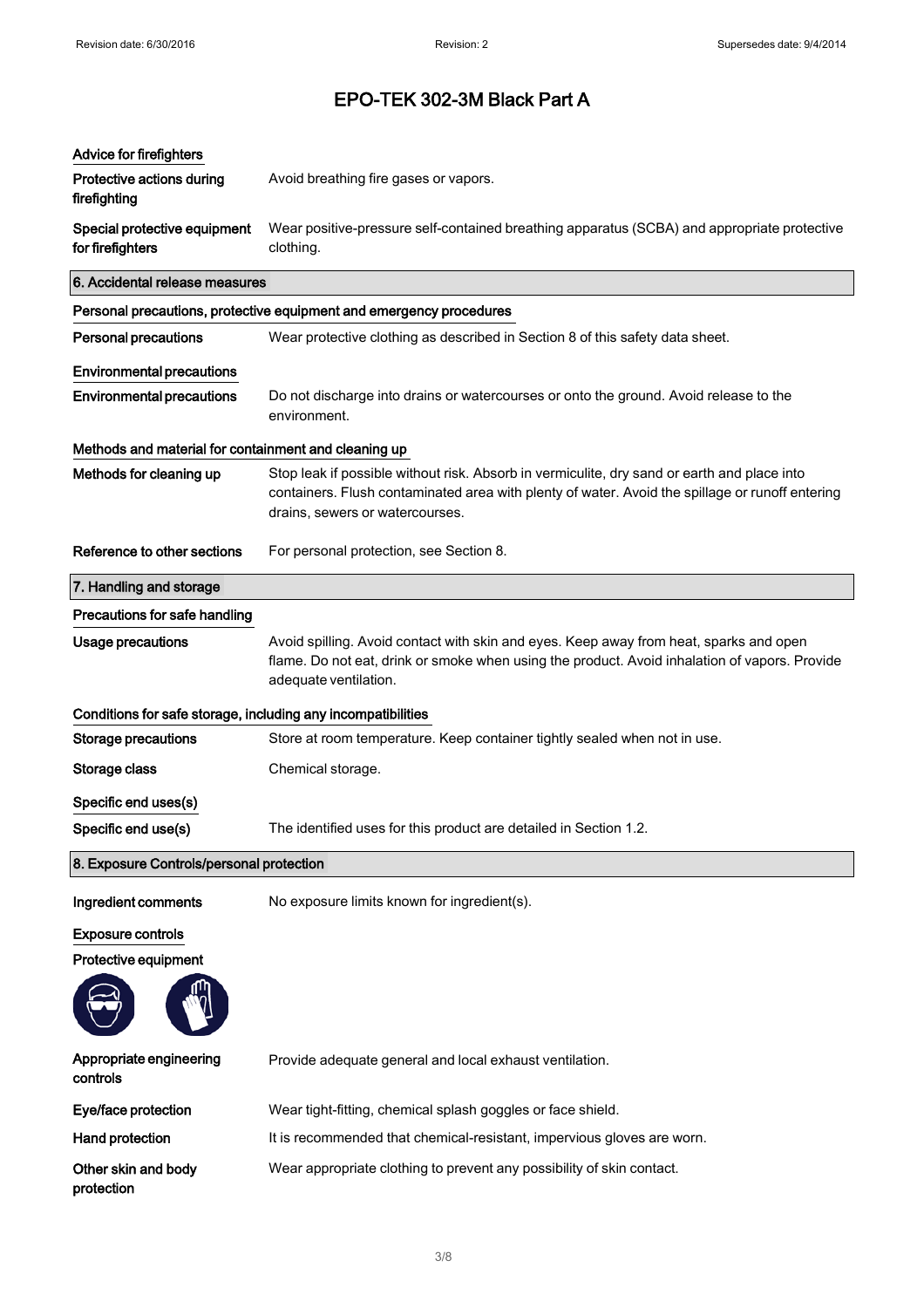| Hygiene measures | Provide eyewash station. Do not smoke in work area. Wash hands at the end of each work<br>shift and before eating, smoking and using the toilet. Promptly remove any clothing that |
|------------------|------------------------------------------------------------------------------------------------------------------------------------------------------------------------------------|
|                  | becomes contaminated. Use appropriate skin cream to prevent drying of skin. When using do<br>not eat, drink or smoke.                                                              |

Respiratory protection If ventilation is inadequate, suitable respiratory protection must be worn.

### 9. Physical and Chemical Properties

| Information on basic physical and chemical properties |                                                                                                                                                                                                                        |
|-------------------------------------------------------|------------------------------------------------------------------------------------------------------------------------------------------------------------------------------------------------------------------------|
| Appearance                                            | Liquid.                                                                                                                                                                                                                |
| Color                                                 | Black.                                                                                                                                                                                                                 |
| Odor                                                  | Mild.                                                                                                                                                                                                                  |
| <b>Flash point</b>                                    | $>93^{\circ}$ C                                                                                                                                                                                                        |
| <b>Evaporation rate</b>                               | <buac< th=""></buac<>                                                                                                                                                                                                  |
| Solubility(ies)                                       | Insoluble in water.                                                                                                                                                                                                    |
| Other information                                     | None.                                                                                                                                                                                                                  |
| 10. Stability and reactivity                          |                                                                                                                                                                                                                        |
| Reactivity                                            | The following materials may react violently with the product: Strong oxidizing agents.                                                                                                                                 |
| <b>Stability</b>                                      | Stable at normal ambient temperatures and when used as recommended.                                                                                                                                                    |
| Possibility of hazardous<br>reactions                 | Will not polymerize.                                                                                                                                                                                                   |
| <b>Conditions to avoid</b>                            | Avoid excessive heat for prolonged periods of time. Avoid heat, flames and other sources of<br>ignition.                                                                                                               |
| <b>Materials to avoid</b>                             | Strong oxidizing agents.                                                                                                                                                                                               |
| Hazardous decomposition<br>products                   | Thermal decomposition or combustion may liberate carbon oxides and other toxic gases or<br>vapors. Oxides of nitrogen.                                                                                                 |
| 11. Toxicological information                         |                                                                                                                                                                                                                        |
| Information on toxicological effects                  |                                                                                                                                                                                                                        |
| Inhalation                                            | Inhalation of dust during cutting, grinding or sanding operations involving this product may<br>cause irritation of the respiratory tract. Gas or vapor in high concentrations may irritate the<br>respiratory system. |
| Ingestion                                             | May cause discomfort if swallowed.                                                                                                                                                                                     |
| <b>Skin Contact</b>                                   | May cause sensitisation by skin contact. Irritating to skin.                                                                                                                                                           |

Eye contact Causes serious eye irritation.

### 12. Ecological Information

Ecotoxicity Toxic to aquatic organisms, may cause long-term adverse effects in the aquatic environment.

**Toxicity**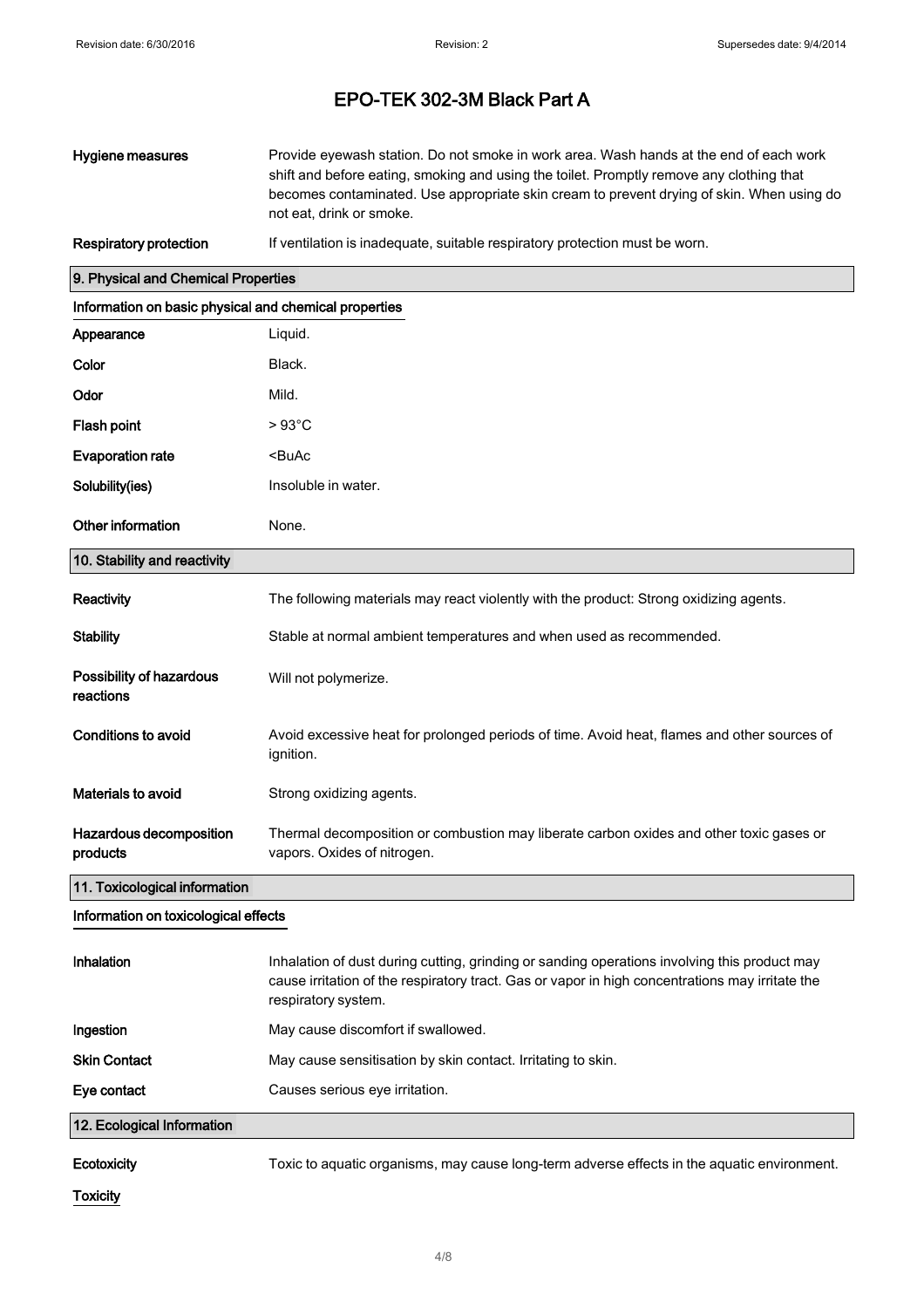| Acute toxicity - fish                                          | Not available.                                                                                                                 |
|----------------------------------------------------------------|--------------------------------------------------------------------------------------------------------------------------------|
| Persistence and degradability                                  | Persistence and degradability The product is biodegradable.                                                                    |
| Bioaccumulative potential<br><b>Bio-Accumulative Potential</b> | No data available on bioaccumulation.                                                                                          |
| Mobility in soil<br><b>Mobility</b>                            | The product has poor water-solubility.                                                                                         |
| Other adverse effects<br>Other adverse effects                 | Not known.                                                                                                                     |
| 13. Disposal considerations                                    |                                                                                                                                |
| Waste treatment methods                                        |                                                                                                                                |
| <b>Disposal methods</b>                                        | Dispose of waste to licensed waste disposal site in accordance with the requirements of the<br>local Waste Disposal Authority. |
| 14. Transport information                                      |                                                                                                                                |
| <b>UN Number</b>                                               |                                                                                                                                |
| UN No. (TDG)                                                   | 3082                                                                                                                           |
| UN No. (IMDG)                                                  | 3082                                                                                                                           |
| UN No. (ICAO)                                                  | 3082                                                                                                                           |
| UN No. (DOT)                                                   | <b>UN3082</b>                                                                                                                  |
| UN proper shipping name<br>Novolac)                            | Proper shipping name (TDG) ENVIRONMENTALLY HAZARDOUS SUBSTANCE, LIQUID, N.O.S. (CONTAINS Epoxy Phenol                          |
| Novolac)                                                       | Proper shipping name (IMDG) ENVIRONMENTALLY HAZARDOUS SUBSTANCE, LIQUID, N.O.S. (CONTAINS Epoxy Phenol                         |
| Novolac)                                                       | Proper shipping name (ICAO) ENVIRONMENTALLY HAZARDOUS SUBSTANCE, LIQUID, N.O.S. (CONTAINS Epoxy Phenol                         |
| Phenol Novolac)                                                | Proper shipping name (DOT) ENVIRONMENTALLY HAZARDOUS SUBSTANCES, LIQUID, N.O.S. (CONTAINS Epoxy                                |
| Transport hazard class(es)                                     |                                                                                                                                |
| DOT hazard class                                               | 9                                                                                                                              |
| DOT hazard label                                               | 9                                                                                                                              |
| <b>TDG class</b>                                               | 9                                                                                                                              |
| TDG label(s)                                                   | 9                                                                                                                              |
| <b>IMDG Class</b>                                              | 9                                                                                                                              |
| ICAO class/division                                            | 9                                                                                                                              |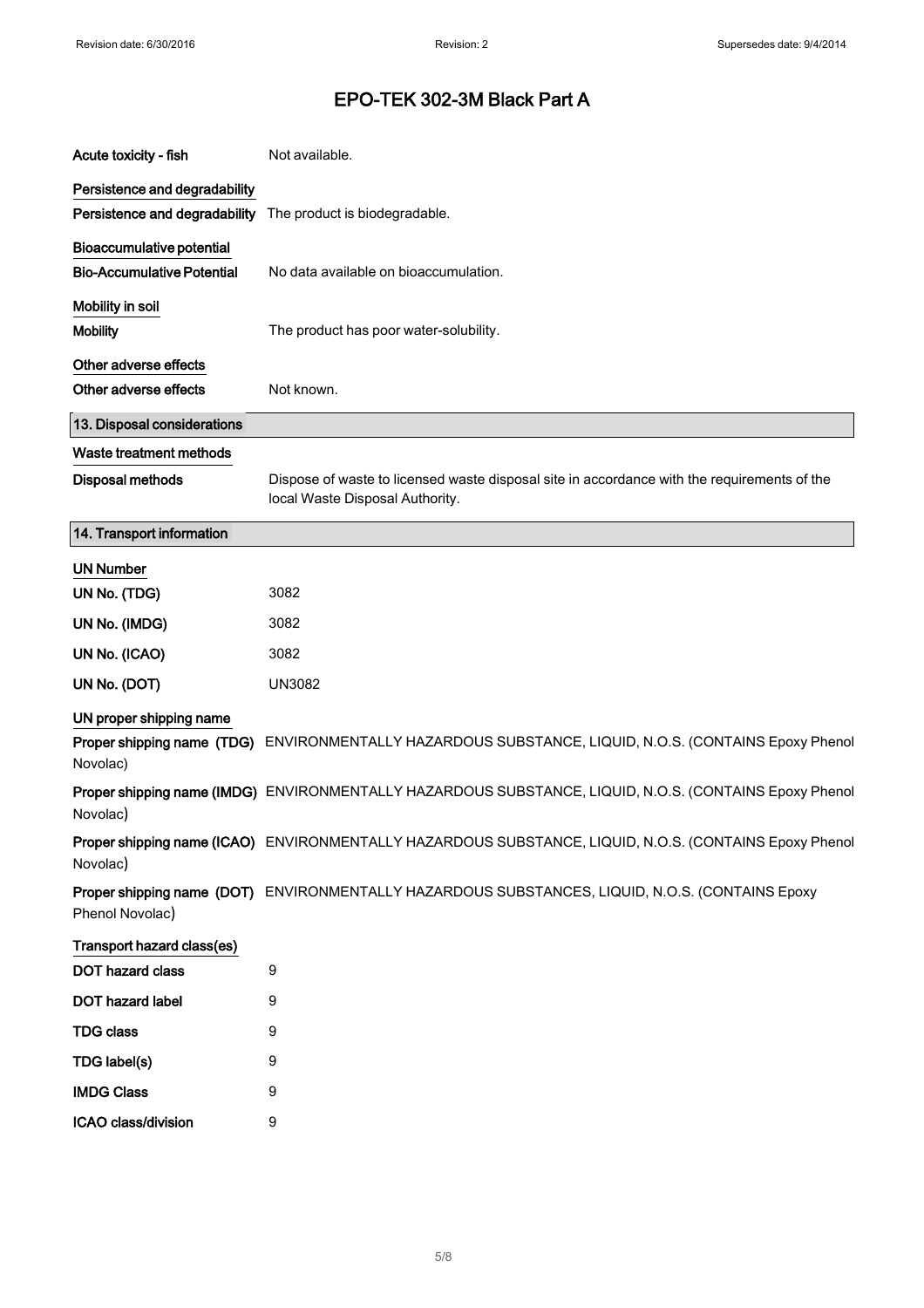Transport labels



DOT transport labels



| Packing group             |   |
|---------------------------|---|
| <b>TDG Packing Group</b>  | Ш |
| <b>IMDG packing group</b> | Ш |
| ICAO packing group        | Ш |
| DOT packing group         | Ш |
|                           |   |

### Environmental hazards

Environmentally Hazardous Substance



## Special precautions for user

| Transport in bulk according to | Not applicable. |
|--------------------------------|-----------------|
| Annex II of MARPOL 73/78       |                 |

EmS F-A, S-F

and the IBC Code

| 15. Regulatory information          |                                                                                                                                                        |
|-------------------------------------|--------------------------------------------------------------------------------------------------------------------------------------------------------|
| <b>Regulatory References</b>        | Proprietary information protected pursuant to WTO's Agreement on Trade-Related Aspects of<br>Intellectual Property Rights (TRIPS), Section 7, Art. 39. |
| <b>US Federal Regulations</b>       |                                                                                                                                                        |
|                                     | SARA Section 302 Extremely Hazardous Substances Tier II Threshold Planning Quantities                                                                  |
| None of the ingredients are listed. |                                                                                                                                                        |

### CERCLA/Superfund, Hazardous Substances/Reportable Quantities (EPA)

None of the ingredients are listed.

### SARA Extremely Hazardous Substances EPCRA Reportable Quantities

None of the ingredients are listed.

#### SARA 313 Emission Reporting

None of the ingredients are listed.

### CAA Accidental Release Prevention

None of the ingredients are listed.

### OSHA Highly Hazardous Chemicals

None of the ingredients are listed.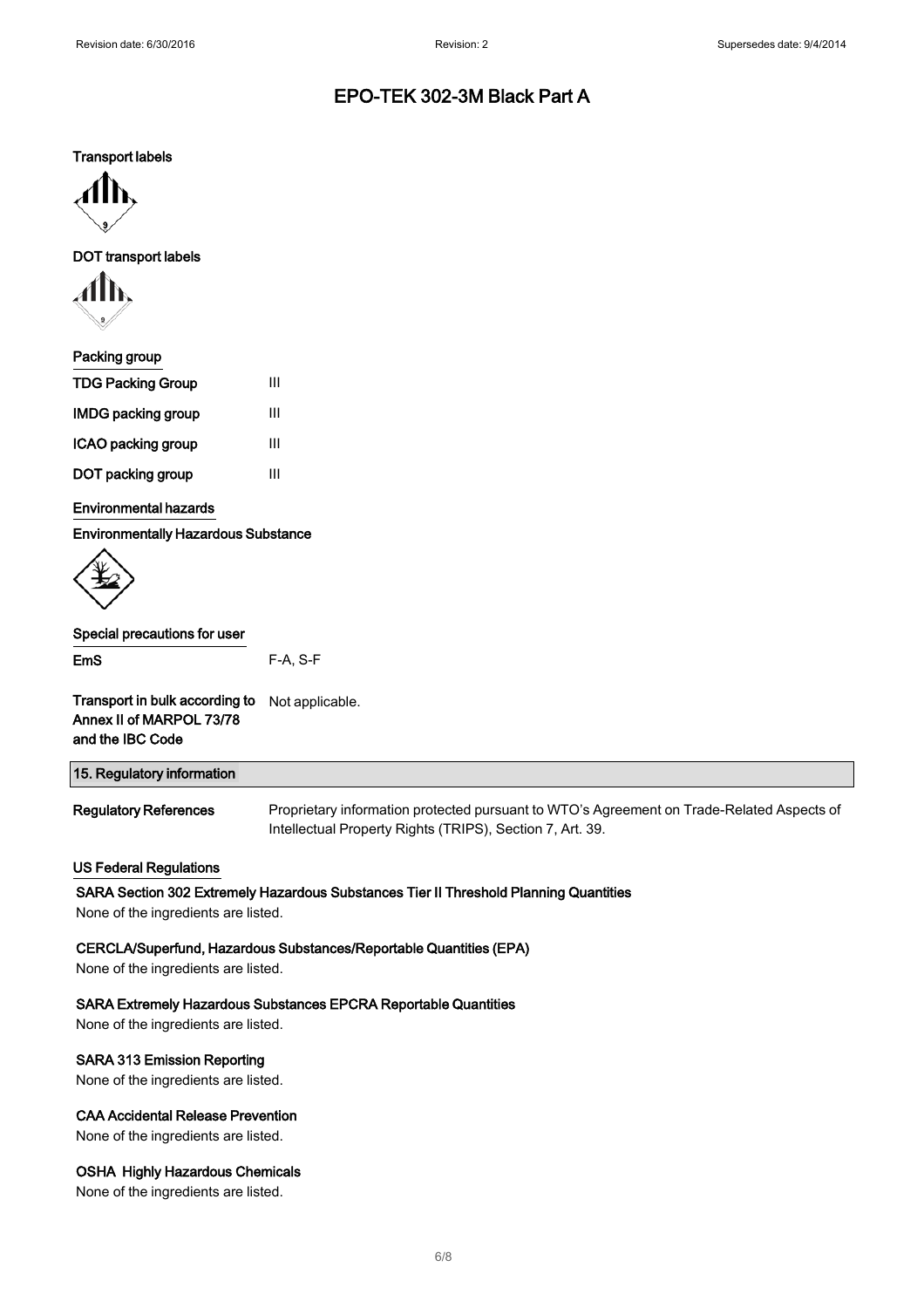### US State Regulations

California Proposition 65 Carcinogens and Reproductive Toxins None of the ingredients are listed.

California Air Toxics "Hot Spots" (A-I) None of the ingredients are listed.

California Air Toxics "Hot Spots" (A-II) None of the ingredients are listed.

Massachusetts "Right To Know" List None of the ingredients are listed.

Rhode Island "Right To Know" List None of the ingredients are listed.

Minnesota "Right To Know" List None of the ingredients are listed.

New Jersey "Right To Know" List None of the ingredients are listed.

Pennsylvania "Right To Know" List None of the ingredients are listed.

Inventories EU - EINECS/ELINCS Some of the ingredients are listed or exempt.

### Canada - DSL/NDSL

All the ingredients are listed or exempt.

US - TSCA All the ingredients are listed or exempt.

### US - TSCA 12(b) Export Notification

None of the ingredients are listed.

Australia - AICS All the ingredients are listed or exempt.

Japan - MITI Some of the ingredients are listed or exempt.

Korea - KECI All the ingredients are listed or exempt.

China - IECSC All the ingredients are listed or exempt.

Philippines - PICCS All the ingredients are listed or exempt.

16. Other information

Revision date 6/30/2016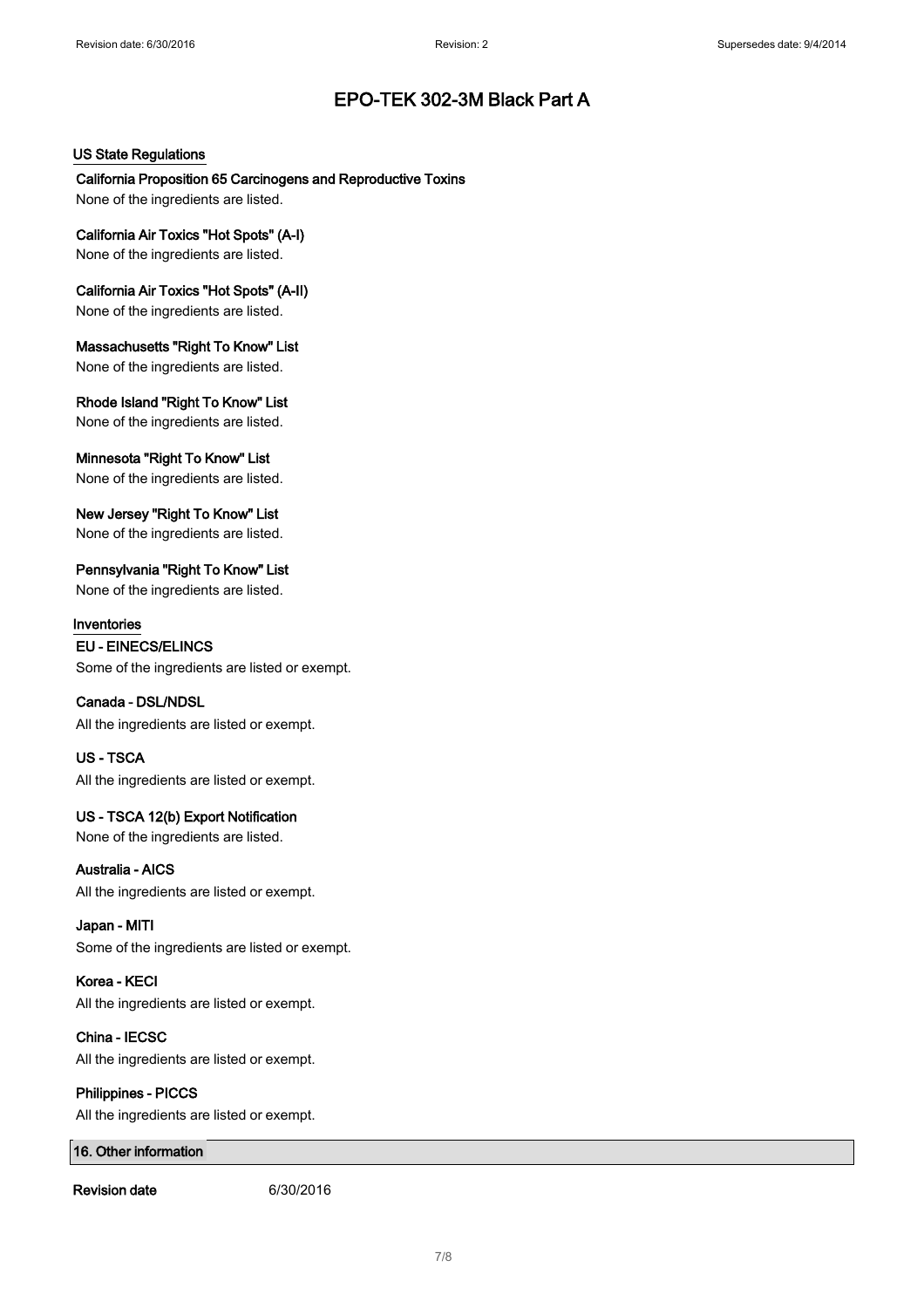| Revision                  | 2                                                                                                                                                                         |
|---------------------------|---------------------------------------------------------------------------------------------------------------------------------------------------------------------------|
| Supersedes date           | 9/4/2014                                                                                                                                                                  |
| Hazard statements in full | H315 Causes skin irritation.<br>H317 May cause an allergic skin reaction.<br>H319 Causes serious eye irritation.<br>H411 Toxic to aquatic life with long lasting effects. |

Information contained in this publication or as otherwise supplied to Users is believed to be accurate and is given in good faith, but it is for the Users to satisfy themselves of the suitability of the product for their own particular purpose. Epoxy Technology, Inc. gives no warranty as to the fitness of the product for any particular purpose and any implied warranty or condition (statutory or otherwise) is excluded except to the extent that exclusion is prevented by law. Epoxy Technology, Inc. accepts no liability for loss or damage (other than that arising from death or personal injury caused by defective product, if proved), resulting from reliance on this information. Freedom under Patents, Copyright and Designs cannot be assumed.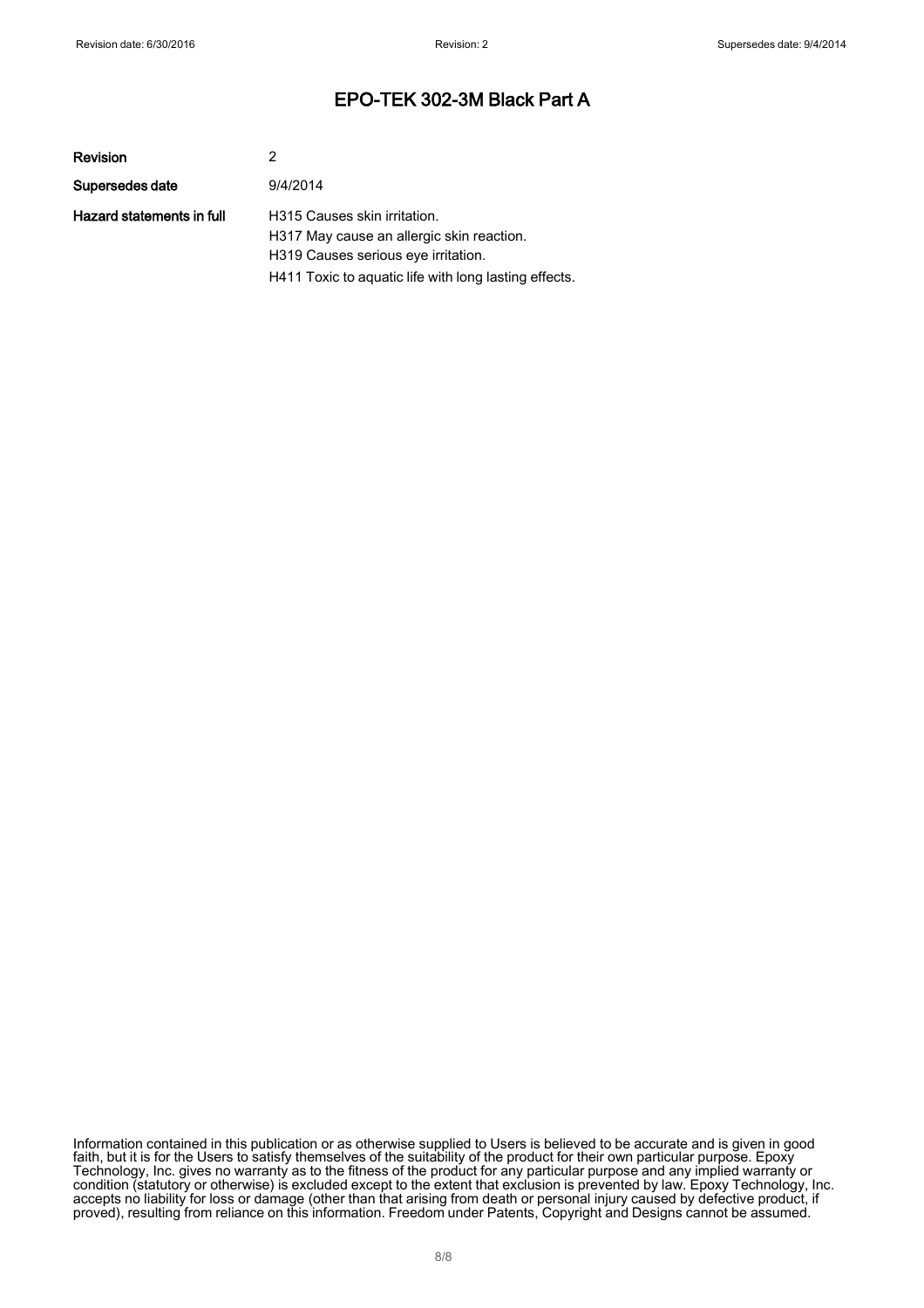### Y X F JGY HNOL  $\ast$

# SAFETY DATA SHEET EPO-TEK 302-3M Black Part B

| 1. Identification                                       |                                                                                                                                                                                                                                                                                                                                                                                                                                                                                     |  |
|---------------------------------------------------------|-------------------------------------------------------------------------------------------------------------------------------------------------------------------------------------------------------------------------------------------------------------------------------------------------------------------------------------------------------------------------------------------------------------------------------------------------------------------------------------|--|
| <b>Product identifier</b>                               |                                                                                                                                                                                                                                                                                                                                                                                                                                                                                     |  |
| <b>Product name</b>                                     | EPO-TEK 302-3M Black Part B                                                                                                                                                                                                                                                                                                                                                                                                                                                         |  |
| <b>Product number</b>                                   | 302-3M Black/B                                                                                                                                                                                                                                                                                                                                                                                                                                                                      |  |
| Recommended use of the chemical and restrictions on use |                                                                                                                                                                                                                                                                                                                                                                                                                                                                                     |  |
| Application                                             | Adhesive.                                                                                                                                                                                                                                                                                                                                                                                                                                                                           |  |
| Details of the supplier of the safety data sheet        |                                                                                                                                                                                                                                                                                                                                                                                                                                                                                     |  |
| Supplier                                                | Epoxy Technology, Inc.<br>14 Fortune Drive<br>Billerica, MA 01821<br><b>USA</b><br>(978) 667-3805<br>(978) 663-9782<br>www.epotek.com, SDS@epotek.com                                                                                                                                                                                                                                                                                                                               |  |
| Emergency telephone number                              |                                                                                                                                                                                                                                                                                                                                                                                                                                                                                     |  |
| <b>Emergency telephone</b>                              | +1 (800) 255-3924, +1 (813) 248-0585                                                                                                                                                                                                                                                                                                                                                                                                                                                |  |
| 2. Hazard(s) identification                             |                                                                                                                                                                                                                                                                                                                                                                                                                                                                                     |  |
| Classification of the substance or mixture              |                                                                                                                                                                                                                                                                                                                                                                                                                                                                                     |  |
| <b>Physical hazards</b>                                 | Not Classified                                                                                                                                                                                                                                                                                                                                                                                                                                                                      |  |
| <b>Health hazards</b>                                   | Acute Tox. 4 - H302 Skin Corr. 1B - H314 Eye Dam. 1 - H318 Resp. Sens. 1 - H334 Skin<br>Sens. 1 - H317 Muta. 1B - H340 Repr. 1B - H360 STOT SE 3 - H335 STOT RE 2 - H373                                                                                                                                                                                                                                                                                                            |  |
| <b>Environmental hazards</b>                            | Aquatic Acute 1 - H400 Aquatic Chronic 1 - H410                                                                                                                                                                                                                                                                                                                                                                                                                                     |  |
| Label elements<br>Pictogram                             |                                                                                                                                                                                                                                                                                                                                                                                                                                                                                     |  |
| Signal word                                             | Danger                                                                                                                                                                                                                                                                                                                                                                                                                                                                              |  |
| <b>Hazard statements</b>                                | H302 Harmful if swallowed.<br>H314 Causes severe skin burns and eye damage.<br>H317 May cause an allergic skin reaction.<br>H334 May cause allergy or asthma symptoms or breathing difficulties if inhaled.<br>H335 May cause respiratory irritation.<br>H340 May cause genetic defects.<br>H360 May damage fertility or the unborn child.<br>H373 May cause damage to organs through prolonged or repeated exposure.<br>H410 Very toxic to aquatic life with long lasting effects. |  |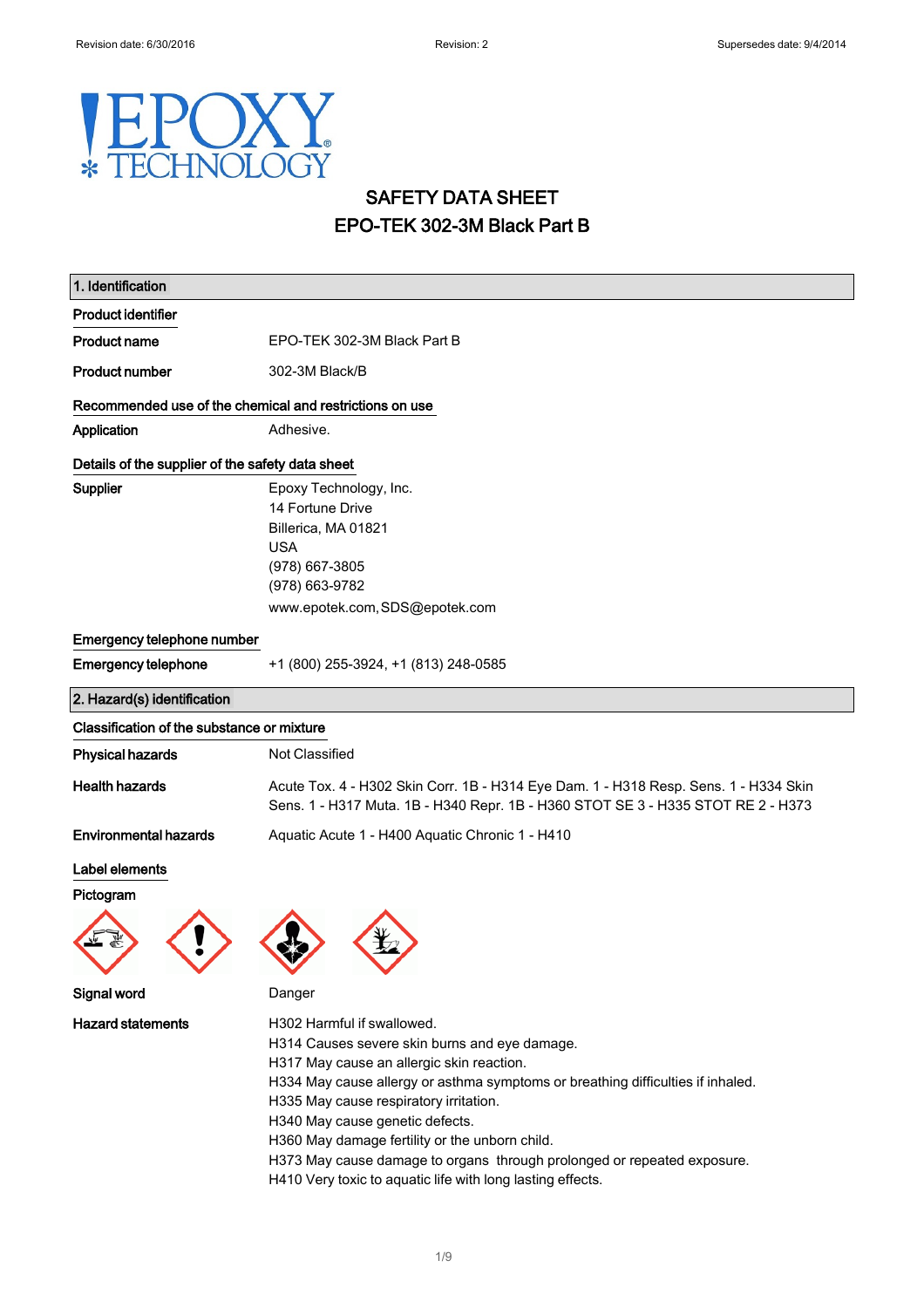| <b>Precautionary statements</b> | P280 Wear protective gloves/ protective clothing/ eye protection/ face protection.<br>P301+P330+P331 If swallowed: Rinse mouth. Do NOT induce vomiting.<br>P303+P361+P353 If on skin (or hair): Take off immediately all contaminated clothing. Rinse<br>skin with water/ shower.<br>P304+P340 If inhaled: Remove person to fresh air and keep comfortable for breathing.<br>P305+P351+P338 If in eyes: Rinse cautiously with water for several minutes. Remove contact<br>lenses, if present and easy to do. Continue rinsing.<br>P501 Dispose of contents/ container in accordance with national regulations. |
|---------------------------------|-----------------------------------------------------------------------------------------------------------------------------------------------------------------------------------------------------------------------------------------------------------------------------------------------------------------------------------------------------------------------------------------------------------------------------------------------------------------------------------------------------------------------------------------------------------------------------------------------------------------|
| Contains                        | Polyoxypropylenediamine, 4-Nonyl phenol, Amine Compound                                                                                                                                                                                                                                                                                                                                                                                                                                                                                                                                                         |

#### 3. Composition/information on ingredients

### Mixtures

| Polyoxypropylenediamine |  |
|-------------------------|--|
|-------------------------|--|

CAS number: 9046-10-0

### Classification

Acute Tox. 4 - H302 Skin Corr. 1B - H314 Eye Dam. 1 - H318

### 4-Nonyl phenol 30-60%

CAS number: 84852-15-3

### Classification

Acute Tox. 4 - H302 Skin Corr. 1B - H314 Repr. 2 - H361fd Aquatic Acute 1 - H400 Aquatic Chronic 1 - H410

### Amine Compound **10-30% Amine Compound 10-30%**

CAS number: Proprietary

#### Classification

Acute Tox. 4 - H302 Acute Tox. 4 - H312 Skin Corr. 1C - H314 Skin Sens. 1B - H317 Aquatic Chronic <sup>3</sup> - H412

The Full Text for all Hazard Statements are Displayed in Section 16.

### 4. First-aid measures

### Description of first aid measures

Inhalation Move affected person to fresh air at once. Get medical attention. Move affected person to fresh air and keep warm and at rest in a position comfortable for breathing. When breathing is difficult, properly trained personnel may assist affected person by administering oxygen.

30-60%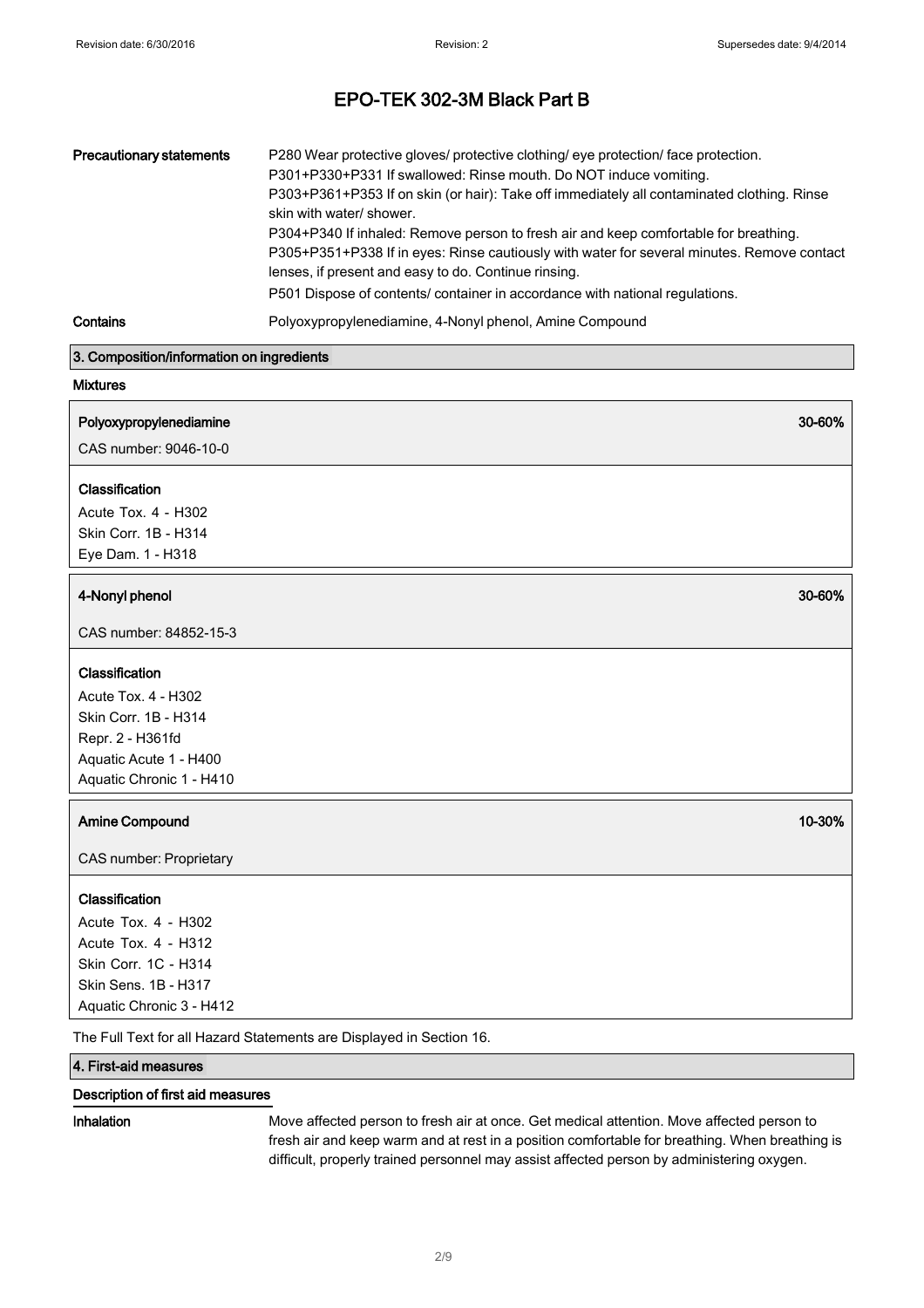| Ingestion                                                   | Do not induce vomiting. Never give anything by mouth to an unconscious person. Do not<br>induce vomiting. Remove affected person from source of contamination. Give plenty of water<br>to drink. Get medical attention immediately. Move affected person to fresh air and keep warm<br>and at rest in a position comfortable for breathing. |  |
|-------------------------------------------------------------|---------------------------------------------------------------------------------------------------------------------------------------------------------------------------------------------------------------------------------------------------------------------------------------------------------------------------------------------|--|
| <b>Skin Contact</b>                                         | Remove contaminated clothing. Wash skin thoroughly with soap and water. Get medical<br>attention if irritation persists after washing.                                                                                                                                                                                                      |  |
| Eye contact                                                 | Remove any contact lenses and open eyelids wide apart. Continue to rinse for at least 15<br>minutes. Continue to rinse for at least 15 minutes. Get medical attention promptly if symptoms<br>occur after washing.                                                                                                                          |  |
| Most important symptoms and effects, both acute and delayed |                                                                                                                                                                                                                                                                                                                                             |  |
| <b>General information</b>                                  | May cause genetic defects. May damage fertility or the unborn child.                                                                                                                                                                                                                                                                        |  |
| Inhalation                                                  | Inhalation of dust during cutting, grinding or sanding operations involving this product may<br>cause irritation of the respiratory tract. Gas or vapor in high concentrations may irritate the<br>respiratory system.                                                                                                                      |  |
| Ingestion                                                   | May cause stomach pain or vomiting. May cause chemical burns in mouth, esophagus and<br>stomach.                                                                                                                                                                                                                                            |  |
| Skin contact                                                | Severe irritation. Blistering may occur. May cause serious chemical burns to the skin.                                                                                                                                                                                                                                                      |  |
| Eye contact                                                 | Severe irritation, burning and tearing. Corneal damage.                                                                                                                                                                                                                                                                                     |  |
|                                                             | Indication of immediate medical attention and special treatment needed                                                                                                                                                                                                                                                                      |  |
| Notes for the doctor                                        | Treat symptomatically.                                                                                                                                                                                                                                                                                                                      |  |
| 5. Fire-fighting measures                                   |                                                                                                                                                                                                                                                                                                                                             |  |
| <b>Extinguishing media</b>                                  |                                                                                                                                                                                                                                                                                                                                             |  |
| Suitable extinguishing media                                | Extinguish with the following media: Dry chemicals. Foam. Water spray.                                                                                                                                                                                                                                                                      |  |
| Special hazards arising from the substance or mixture       |                                                                                                                                                                                                                                                                                                                                             |  |
| <b>Hazardous combustion</b><br>products                     | Thermal decomposition or combustion may liberate carbon oxides and other toxic gases or<br>vapors.                                                                                                                                                                                                                                          |  |
| <b>Advice for firefighters</b>                              |                                                                                                                                                                                                                                                                                                                                             |  |
| Protective actions during<br>firefighting                   | Avoid breathing fire gases or vapors.                                                                                                                                                                                                                                                                                                       |  |
| Special protective equipment<br>for firefighters            | Wear positive-pressure self-contained breathing apparatus (SCBA) and appropriate protective<br>clothing.                                                                                                                                                                                                                                    |  |
| 6. Accidental release measures                              |                                                                                                                                                                                                                                                                                                                                             |  |
|                                                             | Personal precautions, protective equipment and emergency procedures                                                                                                                                                                                                                                                                         |  |
| <b>Personal precautions</b>                                 | Wear protective clothing as described in Section 8 of this safety data sheet.                                                                                                                                                                                                                                                               |  |
| <b>Environmental precautions</b>                            |                                                                                                                                                                                                                                                                                                                                             |  |
| <b>Environmental precautions</b>                            | Avoid or minimize the creation of any environmental contamination.                                                                                                                                                                                                                                                                          |  |
| Methods and material for containment and cleaning up        |                                                                                                                                                                                                                                                                                                                                             |  |
| Methods for cleaning up                                     | Collect and place in suitable waste disposal containers and seal securely.                                                                                                                                                                                                                                                                  |  |
| Reference to other sections                                 | For personal protection, see Section 8.                                                                                                                                                                                                                                                                                                     |  |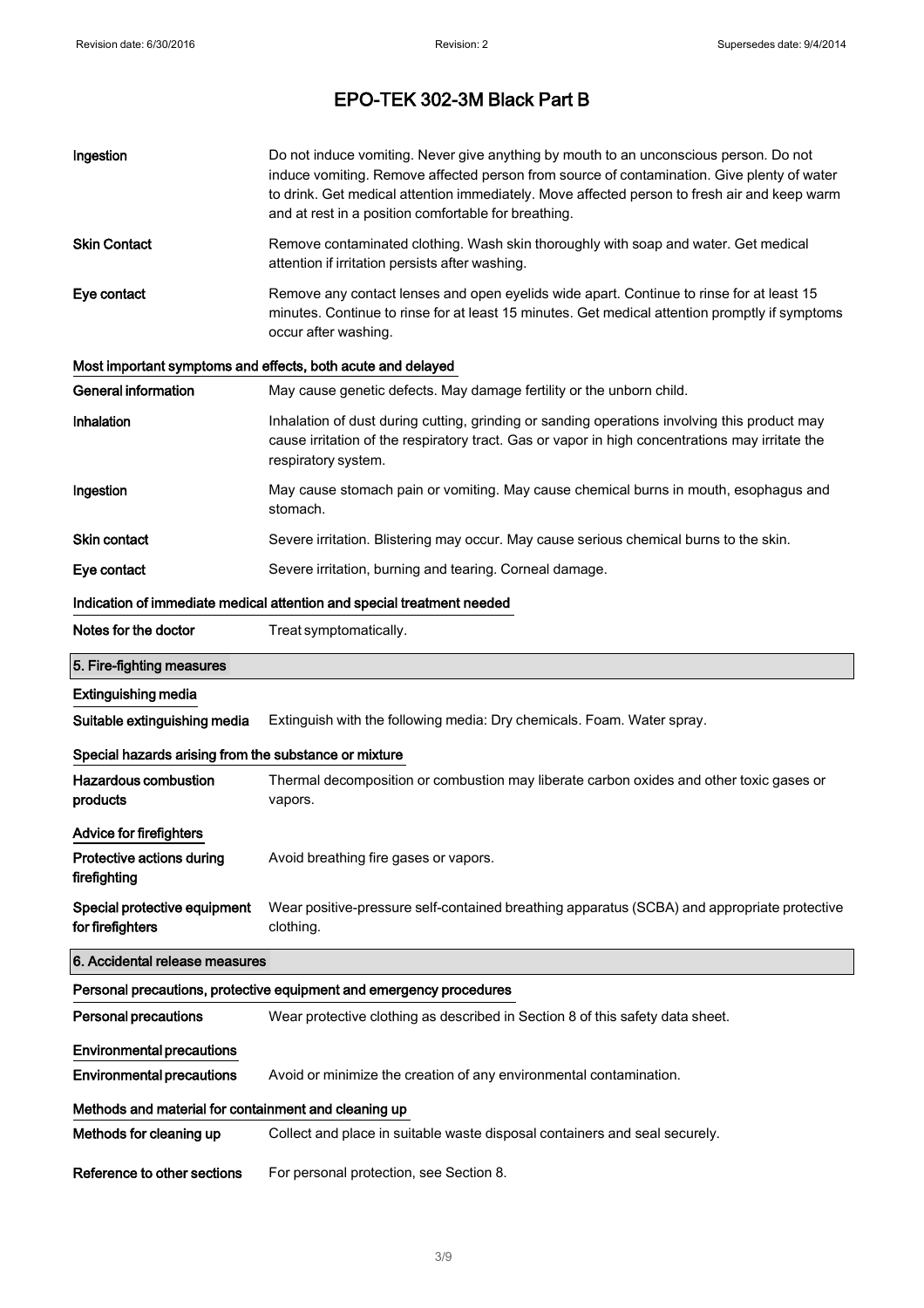| 7. Handling and storage                                      |                                                                                                                                                                                                                                                                                                                                                    |
|--------------------------------------------------------------|----------------------------------------------------------------------------------------------------------------------------------------------------------------------------------------------------------------------------------------------------------------------------------------------------------------------------------------------------|
| Precautions for safe handling                                |                                                                                                                                                                                                                                                                                                                                                    |
| Usage precautions                                            | Avoid spilling. Avoid contact with skin and eyes. Do not handle broken packages without<br>protective equipment. Keep away from heat, sparks and open flame. Do not eat, drink or<br>smoke when using the product. Avoid inhalation of vapors. Provide adequate ventilation.                                                                       |
| Conditions for safe storage, including any incompatibilities |                                                                                                                                                                                                                                                                                                                                                    |
| <b>Storage precautions</b>                                   | Store at room temperature. Keep container tightly sealed when not in use.                                                                                                                                                                                                                                                                          |
| Storage class                                                | Corrosive storage.                                                                                                                                                                                                                                                                                                                                 |
| Specific end uses(s)                                         |                                                                                                                                                                                                                                                                                                                                                    |
| Specific end use(s)                                          | The identified uses for this product are detailed in Section 1.2.                                                                                                                                                                                                                                                                                  |
| 8. Exposure Controls/personal protection                     |                                                                                                                                                                                                                                                                                                                                                    |
| Ingredient comments                                          | No exposure limits known for ingredient(s).                                                                                                                                                                                                                                                                                                        |
| <b>Exposure controls</b>                                     |                                                                                                                                                                                                                                                                                                                                                    |
| Protective equipment                                         |                                                                                                                                                                                                                                                                                                                                                    |
|                                                              |                                                                                                                                                                                                                                                                                                                                                    |
| Appropriate engineering<br>controls                          | Provide adequate general and local exhaust ventilation.                                                                                                                                                                                                                                                                                            |
| Eye/face protection                                          | Wear tight-fitting, chemical splash goggles or face shield.                                                                                                                                                                                                                                                                                        |
| <b>Hand protection</b>                                       | It is recommended that chemical-resistant, impervious gloves are worn.                                                                                                                                                                                                                                                                             |
| Other skin and body<br>protection                            | Wear appropriate clothing to prevent any possibility of skin contact.                                                                                                                                                                                                                                                                              |
| Hygiene measures                                             | Do not smoke in work area. Wash hands at the end of each work shift and before eating,<br>smoking and using the toilet. Promptly remove any clothing that becomes contaminated.<br>Wash promptly with soap and water if skin becomes contaminated. Use appropriate skin<br>cream to prevent drying of skin. When using do not eat, drink or smoke. |
| <b>Respiratory protection</b>                                | If ventilation is inadequate, suitable respiratory protection must be worn.                                                                                                                                                                                                                                                                        |
| 9. Physical and Chemical Properties                          |                                                                                                                                                                                                                                                                                                                                                    |
| Information on basic physical and chemical properties        |                                                                                                                                                                                                                                                                                                                                                    |
| Appearance                                                   | Liquid.                                                                                                                                                                                                                                                                                                                                            |
| Color                                                        | Clear liquid.                                                                                                                                                                                                                                                                                                                                      |
| Odor                                                         | Mild.                                                                                                                                                                                                                                                                                                                                              |
| Flash point                                                  | $>93^{\circ}$ C                                                                                                                                                                                                                                                                                                                                    |
| <b>Evaporation rate</b>                                      | <buac< th=""></buac<>                                                                                                                                                                                                                                                                                                                              |
| Vapor density                                                | >1                                                                                                                                                                                                                                                                                                                                                 |
| Other information                                            | None.                                                                                                                                                                                                                                                                                                                                              |
| 10. Stability and reactivity                                 |                                                                                                                                                                                                                                                                                                                                                    |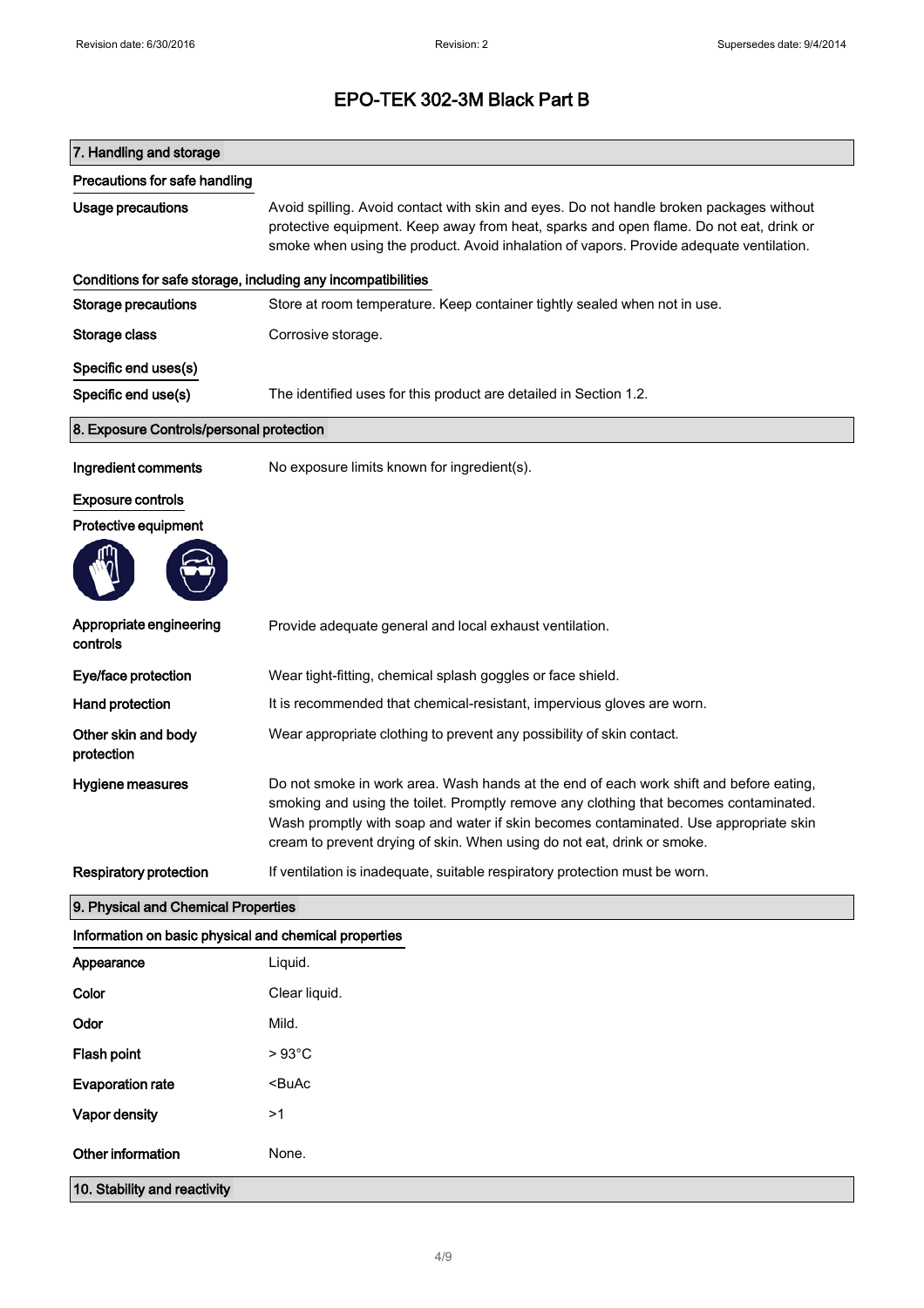| <b>Reactivity</b>                     | The following materials may react violently with the product: Acids. Strong alkalis. Strong<br>oxidizing agents. Strong reducing agents. |
|---------------------------------------|------------------------------------------------------------------------------------------------------------------------------------------|
| <b>Stability</b>                      | Stable at normal ambient temperatures and when used as recommended.                                                                      |
| Possibility of hazardous<br>reactions | Will not polymerize.                                                                                                                     |
| Conditions to avoid                   | Avoid excessive heat for prolonged periods of time. Avoid heat, flames and other sources of<br>ignition.                                 |
| <b>Materials to avoid</b>             | Strong acids. Strong alkalis. Strong oxidizing agents. Strong reducing agents.                                                           |
| Hazardous decomposition<br>products   | Thermal decomposition or combustion may liberate carbon oxides and other toxic gases or<br>vapors. Oxides of nitrogen.                   |
| 11. Toxicological information         |                                                                                                                                          |
| Information on toxicological effects  |                                                                                                                                          |
| Inhalation                            | May cause respiratory system irritation.                                                                                                 |
| Ingestion                             | Harmful if swallowed. May cause stomach pain or vomiting.                                                                                |
| <b>Skin Contact</b>                   | Harmful in contact with skin. Causes burns.                                                                                              |
| Eye contact                           | Severe irritation, burning and tearing. A single exposure may cause the following adverse<br>effects: Corneal damage.                    |
| Acute and chronic health<br>hazards   | May damage fertility or the unborn child. May cause genetic defects.                                                                     |

### 12. Ecological Information

| 12. Ecological Information        |                                                                               |
|-----------------------------------|-------------------------------------------------------------------------------|
| Ecotoxicity                       | Very toxic to aquatic life with long lasting effects.                         |
| <b>Toxicity</b>                   |                                                                               |
| Acute toxicity - fish             | Not available.                                                                |
| Persistence and degradability     |                                                                               |
|                                   | <b>Persistence and degradability</b> The product is moderately biodegradable. |
| Bioaccumulative potential         |                                                                               |
| <b>Bio-Accumulative Potential</b> | The product is not bioaccumulating.                                           |
| Mobility in soil                  |                                                                               |
| <b>Mobility</b>                   | Mobile.                                                                       |
| Other adverse effects             |                                                                               |
| Other adverse effects             | Not known.                                                                    |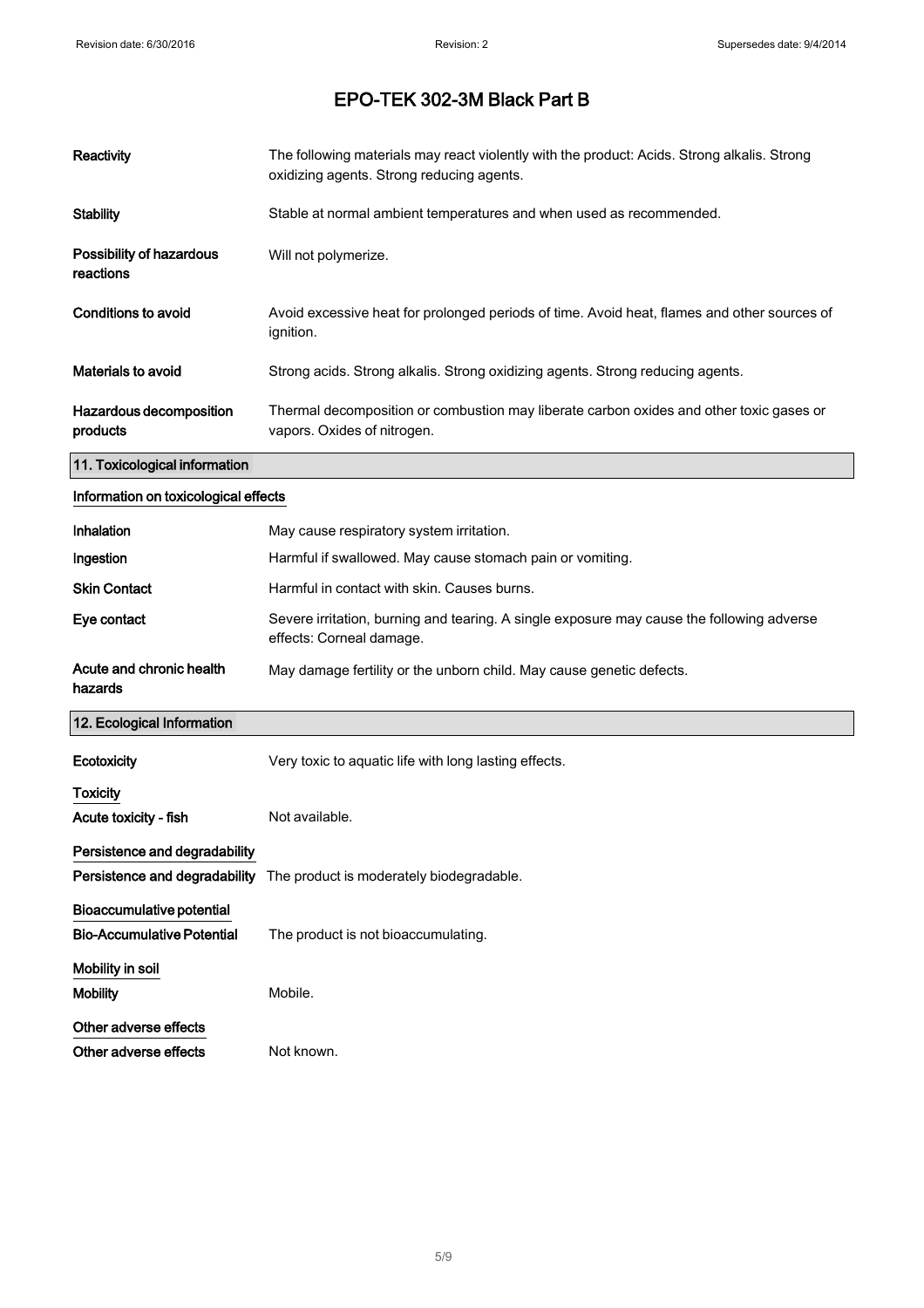| 13. Disposal considerations |                                                                                                                                |
|-----------------------------|--------------------------------------------------------------------------------------------------------------------------------|
| Waste treatment methods     |                                                                                                                                |
| Disposal methods            | Dispose of waste to licensed waste disposal site in accordance with the requirements of the<br>local Waste Disposal Authority. |
| 14. Transport information   |                                                                                                                                |
| <b>UN Number</b>            |                                                                                                                                |
| UN No. (TDG)                | 2735                                                                                                                           |
| UN No. (IMDG)               | 2735                                                                                                                           |
| UN No. (ICAO)               | 2735                                                                                                                           |
| UN No. (DOT)                | <b>UN2735</b>                                                                                                                  |
| UN proper shipping name     |                                                                                                                                |
| Proper shipping name (TDG)  | AMINES, LIQUID, CORROSIVE, N.O.S. (CONTAINS Polyoxypropylenediamine, 4-Nonyl<br>phenol)                                        |
|                             | Proper shipping name (IMDG) AMINES, LIQUID, CORROSIVE, N.O.S. (CONTAINS Polyoxypropylenediamine, 4-Nonyl<br>phenol)            |
| Proper shipping name (ICAO) | AMINES, LIQUID, CORROSIVE, N.O.S. (CONTAINS Polyoxypropylenediamine, 4-Nonyl<br>phenol)                                        |
| Proper shipping name (DOT)  | AMINES, LIQUID, CORROSIVE, N.O.S. (CONTAINS Polyoxypropylenediamine, 4-Nonyl<br>phenol)                                        |
| Transport hazard class(es)  |                                                                                                                                |
| DOT hazard class            | 8                                                                                                                              |
| DOT hazard label            | 8                                                                                                                              |
| <b>TDG class</b>            | 8                                                                                                                              |
| TDG label(s)                | 8                                                                                                                              |
| <b>IMDG Class</b>           | 8                                                                                                                              |
| ICAO class/division         | 8                                                                                                                              |
| <b>Transport labels</b>     |                                                                                                                                |
|                             |                                                                                                                                |
| <b>DOT</b> transport labels |                                                                                                                                |



| Packing group             |   |
|---------------------------|---|
| <b>TDG Packing Group</b>  | Ш |
| <b>IMDG packing group</b> | Ш |
| ICAO packing group        | Ш |
| DOT packing group         | Ш |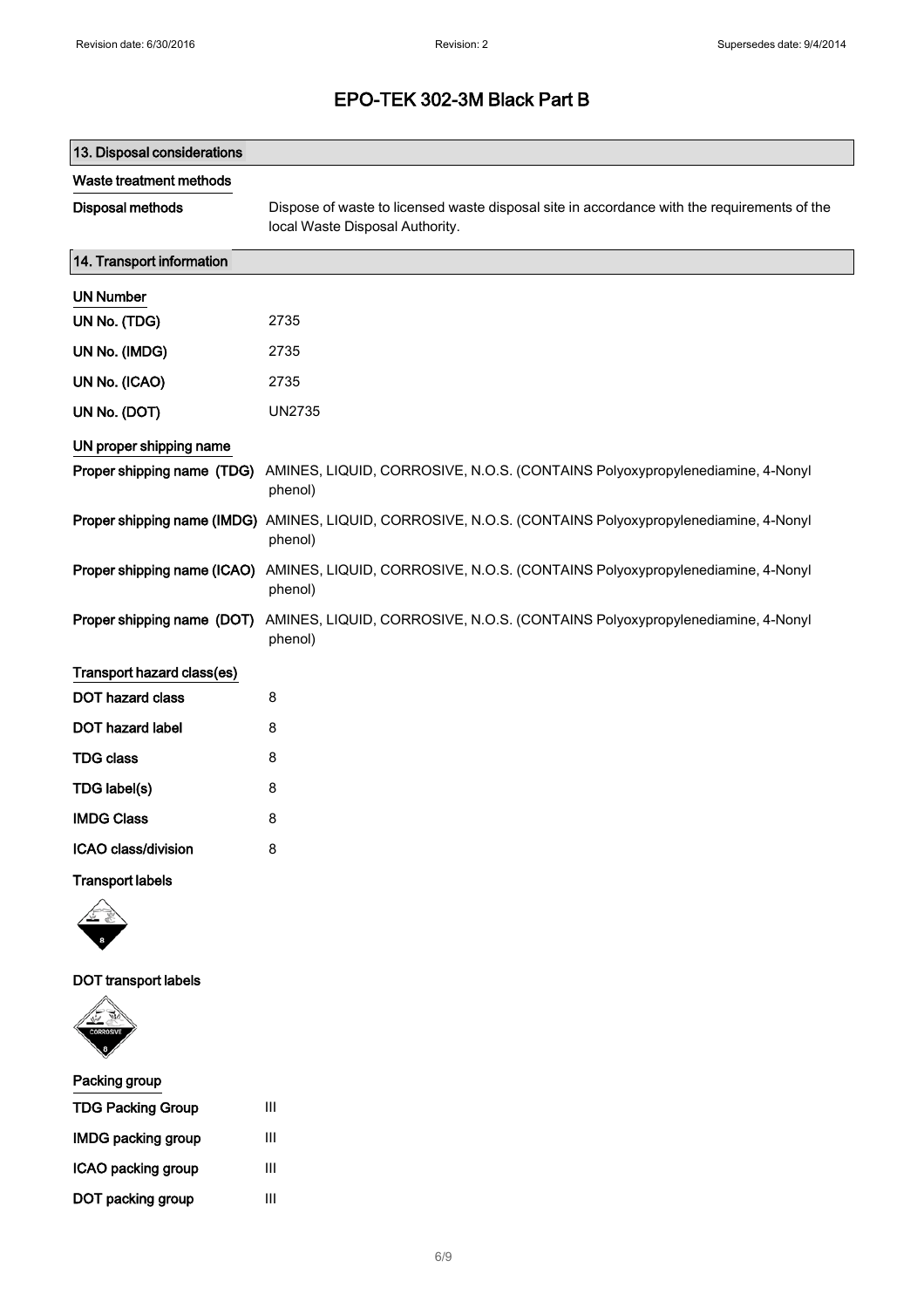#### Environmental hazards

### Environmentally Hazardous Substance



Special precautions for user

EmS F-A, S-B

Transport in bulk according to Not applicable. Annex II of MARPOL 73/78 and the IBC Code

| 15. Regulatory information                              |  |  |
|---------------------------------------------------------|--|--|
| المتواصل المتعارب والمتلاح المتواطئ والمستواة والمتناور |  |  |

### International Regulations

Additional Regulatory **References** 

Proprietary information protected pursuant to WTO's Agreement on Trade-Related Aspects of Intellectual Property Rights (TRIPS), Section 7, Art. 39.

#### US Federal Regulations

#### SARA Section 302 Extremely Hazardous Substances Tier II Threshold Planning Quantities

None of the ingredients are listed.

#### CERCLA/Superfund, Hazardous Substances/Reportable Quantities (EPA)

None of the ingredients are listed.

### SARA Extremely Hazardous Substances EPCRA Reportable Quantities

None of the ingredients are listed.

### SARA 313 Emission Reporting

None of the ingredients are listed.

#### CAA Accidental Release Prevention

None of the ingredients are listed.

### OSHA Highly Hazardous Chemicals

None of the ingredients are listed.

### US State Regulations

California Proposition 65 Carcinogens and Reproductive Toxins None of the ingredients are listed.

### California Air Toxics "Hot Spots" (A-I)

None of the ingredients are listed.

### California Air Toxics "Hot Spots" (A-II)

None of the ingredients are listed.

### Massachusetts "Right To Know" List

None of the ingredients are listed.

### Rhode Island "Right To Know" List

None of the ingredients are listed.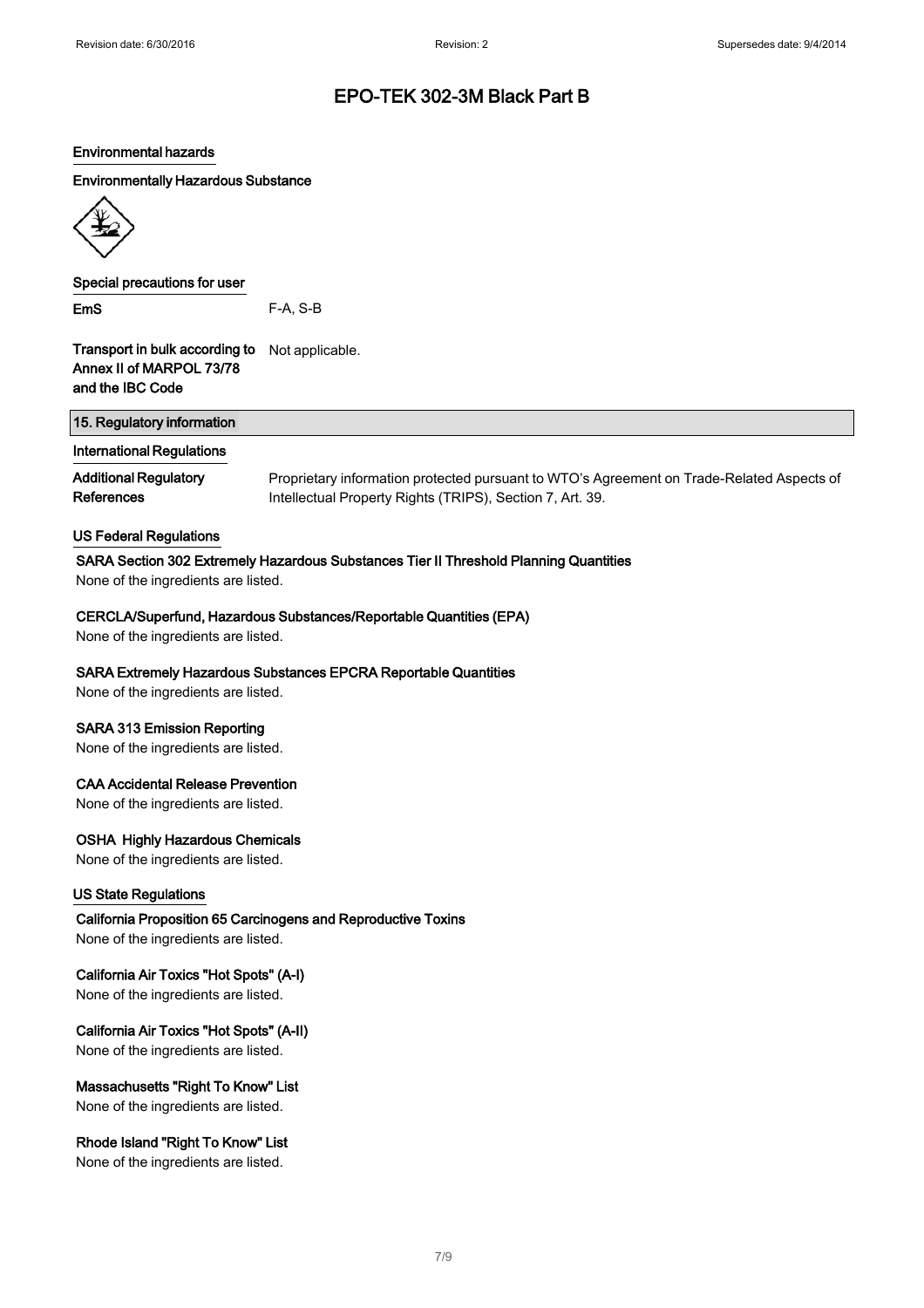### Minnesota "Right To Know" List

None of the ingredients are listed.

New Jersey "Right To Know" List

None of the ingredients are listed.

### Pennsylvania "Right To Know" List

None of the ingredients are listed.

### Inventories

#### EU - EINECS/ELINCS

Some of the ingredients are listed or exempt.

### Canada - DSL/NDSL

All the ingredients are listed or exempt.

### US - TSCA

All the ingredients are listed or exempt.

### US - TSCA 12(b) Export Notification

None of the ingredients are listed.

Australia - AICS All the ingredients are listed or exempt.

#### Japan - MITI

Some of the ingredients are listed or exempt.

### Korea - KECI

All the ingredients are listed or exempt.

China - IECSC All the ingredients are listed or exempt.

### Philippines - PICCS

All the ingredients are listed or exempt.

| 16. Other information |           |  |
|-----------------------|-----------|--|
| <b>Revision date</b>  | 6/30/2016 |  |
| Revision              |           |  |
| Supersedes date       | 9/4/2014  |  |